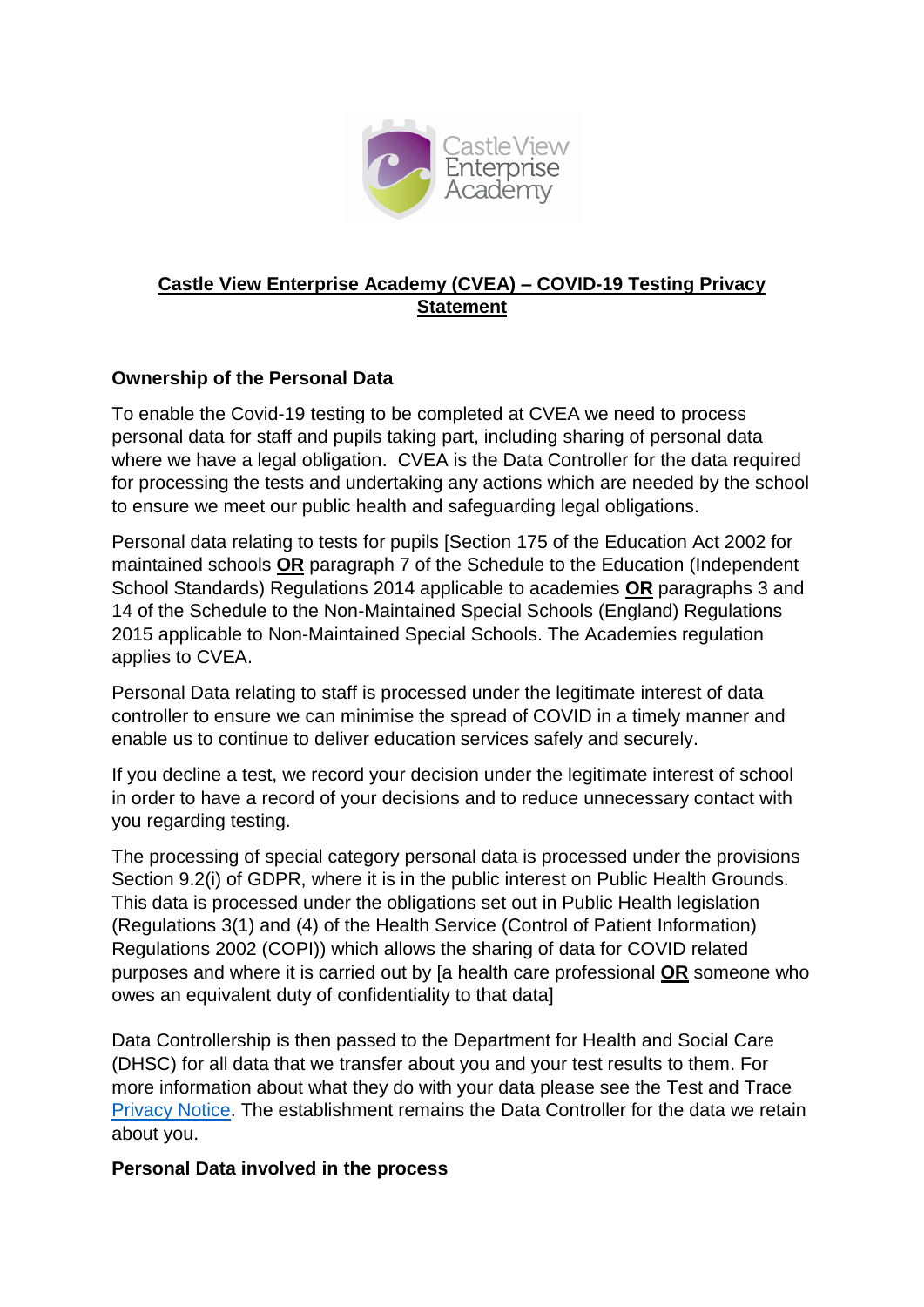We use the following information to help us manage and process the tests:

- Name
- Date of birth (and year group)
- Gender
- **•** Ethnicity
- Home postcode
- Email address
- Mobile number
- Unique barcode assigned to each individual test and which will become the primary reference number for the tests
- Test result
- Parent/guardians contact details (if required)

We will only use information that is collected directly from you specifically for the purpose of the tests, even if you have previously provided us with this information.

## **How we store your personal information**

The information will only be stored securely on local spreadsheets in school whilst it is needed. It will also be entered directly onto DHSC digital services for the NHS Test and Trace purposes. Schools will not have access to the information on the digital service once it has been entered.

# **Processing of Personal Data Relating to Positive test results**

The member of staff, pupil, student or parent (depending on contact details provided) will be informed of the result by the school and advised how to book a confirmatory test.

We will use this information to enact their own COVID isolation processes without telling anyone who it is that has received the positive test.

The information will be transferred to DHSC, who will share this with the NHS, GPs. PHE and the Local Government will use this information for wider test and trace activities as well as statistical and research purposes.

This information is processed and shared under obligations set out in Public Health legislation under Regulations 3(1) and (4) of the Health Service (Control of Patient Information) Regulations 2002 (COPI) which allows the sharing of data for COVID related purposes.

This information will be kept by the school for up to 14 days and by the NHS for 8 years.

# **Processing of Personal Data Relating to Negative test results**

We will record a negative result and the information transferred to DHSC, NHS. PHE and the Local Government who will use the information for statistical and research purposes.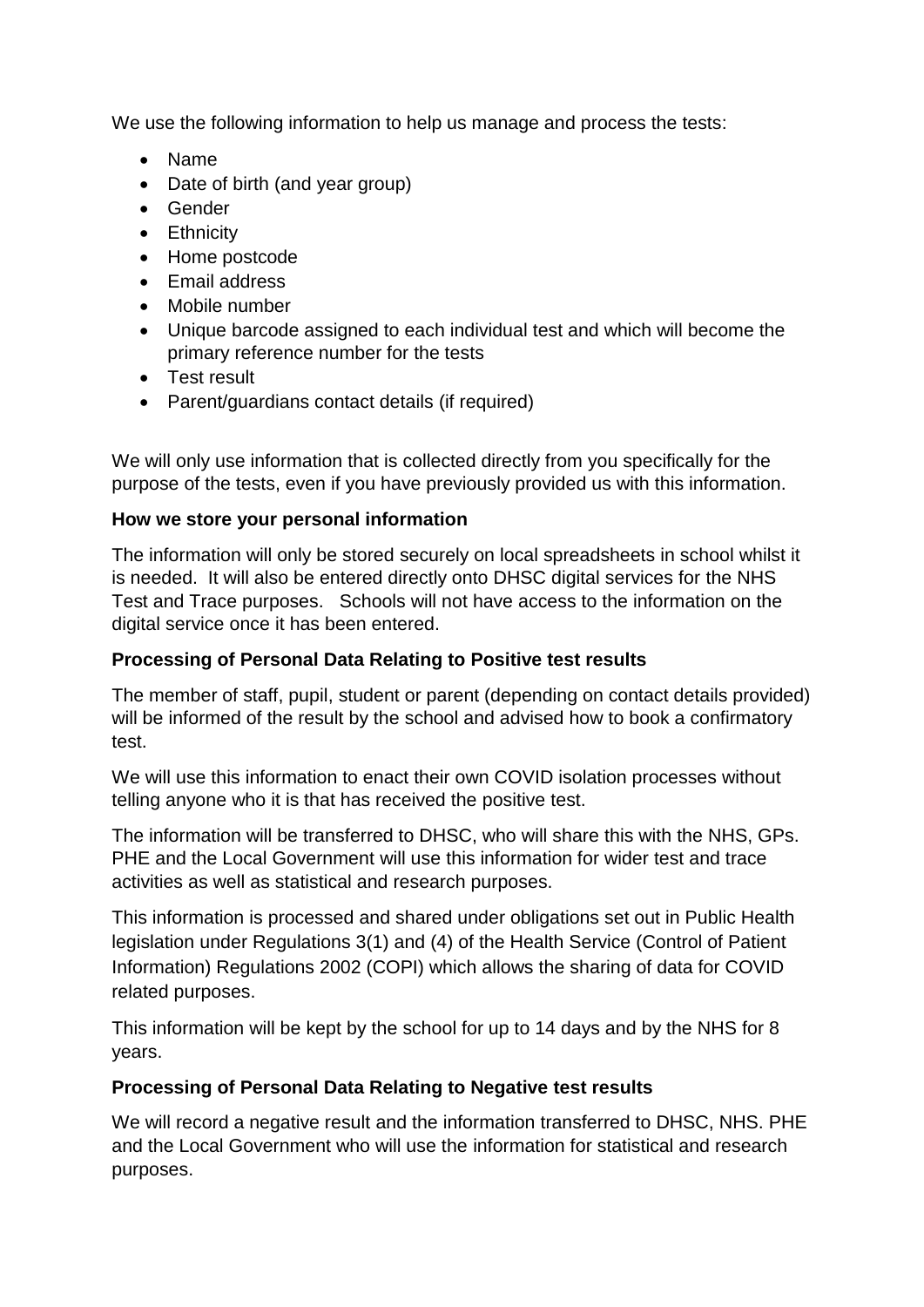This information is processed and shared under obligations set out in Public Health legislation under Regulations 3(1) and (4) of the Health Service (Control of Patient Information) Regulations 2002 (COPI) which allows the sharing of data for COVID related purposes.

This information will be kept by the school for up to 14 days and by the NHS for 8 years.

## **Processing of Personal Data relating to declining a test**

We will record that you have declined to participate in a test and this information will not be shared with anyone.

## **Data Sharing Partners**

The personal data associated with test results will be shared with

- DHSC, NHS, PHE to ensure that they can undertake the necessary Test and Trace activities and to conduct research and compile statistic about Coronavirus.
- Your GP to maintain your medical records and to offer support and guidance as necessary
- Local Government to undertake local public health duties and to record and analyse local spreads.

## **Your Rights**

Under data protection law, you have rights including:

**Your right of access** - You have the right to ask us for copies of your personal information.

**Your right to rectification** - You have the right to ask us to rectify personal information you think is inaccurate. You also have the right to ask us to complete information you think is incomplete.

**Your right to erasure** - You have the right to ask us to erase your personal information in certain circumstances.

**Your right to restriction of processing** - You have the right to ask us to restrict the processing of your personal information in certain circumstances.

**Your right to object to processing** - You have the the right to object to the processing of your personal information in certain circumstances.

**Your right to data portability** - You have the right to ask that we transfer the personal information you gave us to another organisation, or to you, in certain circumstances.

You are not required to pay any charge for exercising your rights. If you make a request, we have one month to respond to you.

Please contact us at [enquiries@cvea.co.uk](mailto:enquiries@cvea.co.uk) if you wish to make a request.